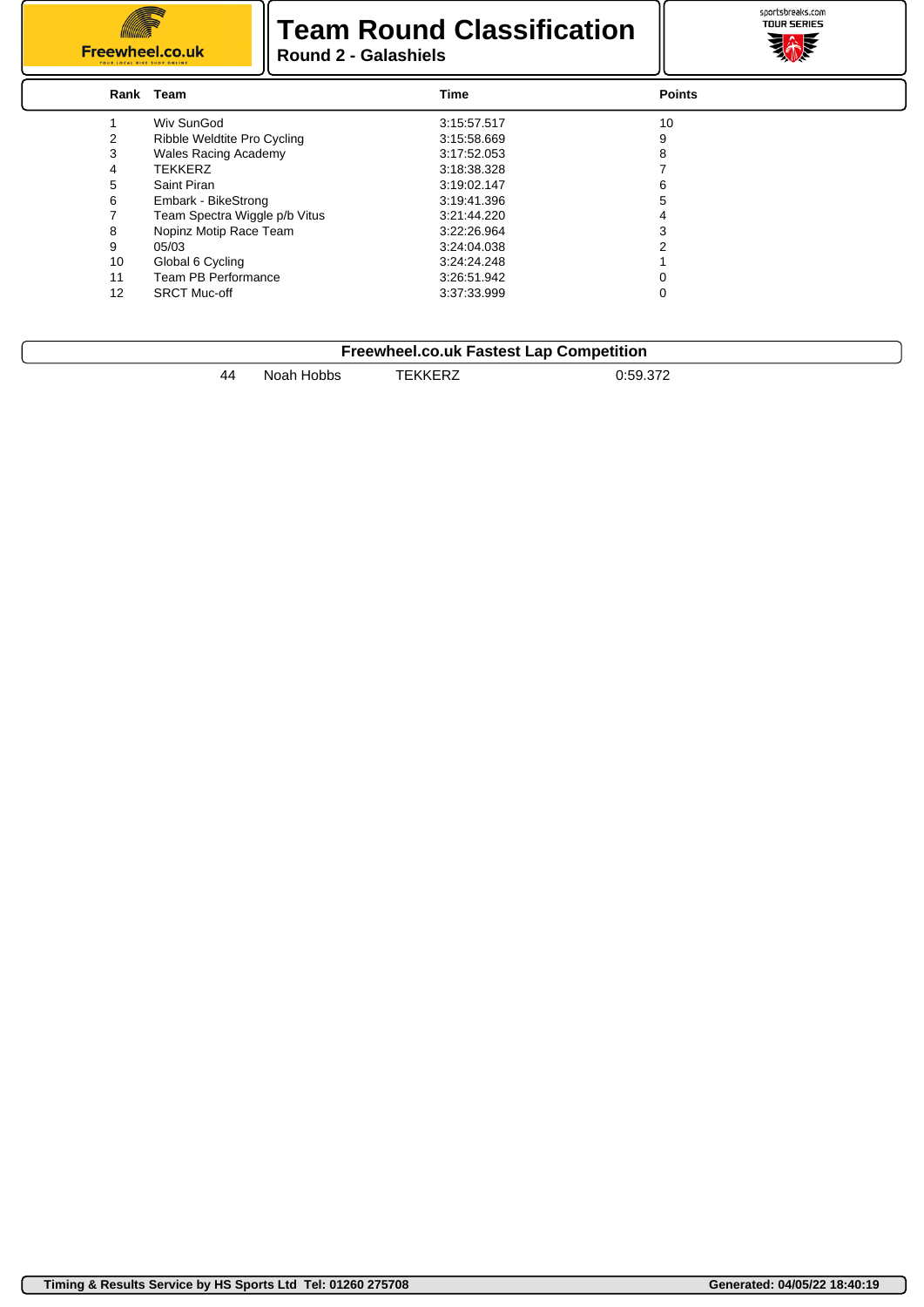

#### **Overall Team Points Round 2 - Galashiels**



|    | Rank Team                     | <b>Points</b> |
|----|-------------------------------|---------------|
|    | Wiv SunGod                    | 20            |
|    | <b>Wales Racing Academy</b>   | 17            |
| 3  | <b>TEKKERZ</b>                | 15            |
| 4  | Ribble Weldtite Pro Cycling   | 14            |
| 5  | Saint Piran                   | 12            |
| 6  | Team Spectra Wiggle p/b Vitus |               |
|    | Nopinz Motip Race Team        |               |
| 8  | <b>TRINITY Racing</b>         |               |
| 9  | Embark - BikeStrong           | 6             |
| 10 | 05/03                         | 2             |
| 11 | Team PB Performance           | 2             |
| 12 | Global 6 Cycling              |               |
| 13 | <b>SRCT Muc-off</b>           | 0             |
|    |                               |               |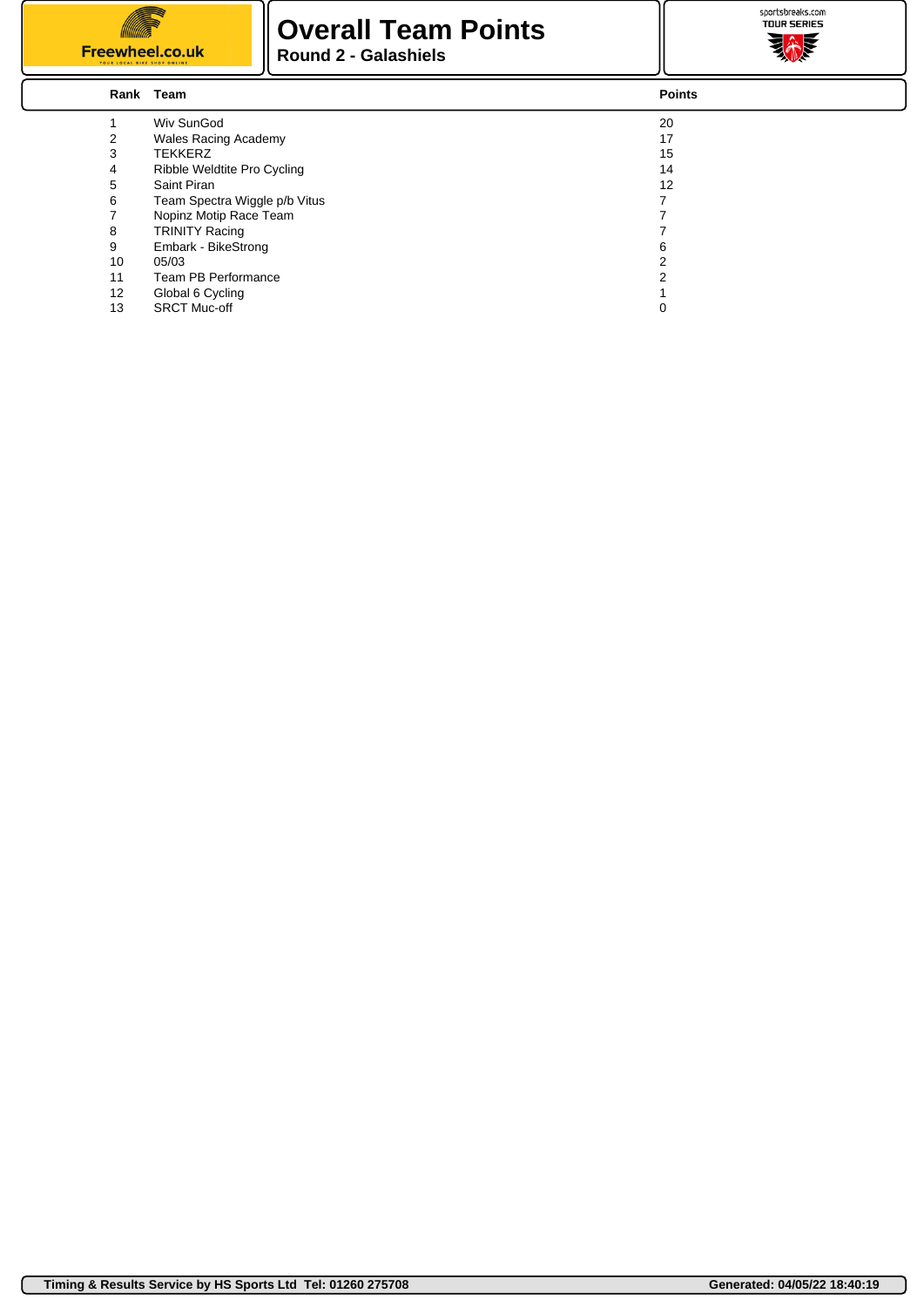Freewheel.co.uk

# **Individual Classification**



**Round 2 - Galashiels**

| Rank           | #         | Name                                       | Team                                           | Laps     | Time                       | <b>Behind</b>        |
|----------------|-----------|--------------------------------------------|------------------------------------------------|----------|----------------------------|----------------------|
| 1              | 13        | Jim Brown                                  | Wiv SunGod                                     | 60       | 1:05:18.386                |                      |
| 2              | 15        | <b>Matthew Bostock</b>                     | Wiv SunGod                                     | 60       | 1:05:18.812                | $+0.426$             |
| 3              | 3         | <b>Finn Crockett</b>                       | Ribble Weldtite Pro Cycling                    | 60       | 1:05:18.898                | $+0.086$             |
| 4              | 44        | Noah Hobbs                                 | TEKKERZ                                        | 60       | 1:05:19.396                | $+0.498$             |
| 5              | 9         | Harry Tanfield                             | Ribble Weldtite Pro Cycling                    | 60       | 1:05:19.546                | $+0.150$             |
| 6              | 8         | Charlie Tanfield                           | Ribble Weldtite Pro Cycling                    | 60       | 1:05:20.225                | $+0.679$             |
| 7              | 14        | <b>Matthew Gibson</b>                      | Wiv SunGod                                     | 60       | 1:05:20.319                | $+0.094$             |
| 8              | 54        | Leon Mazzone                               | Saint Piran                                    | 60       | 1:05:20.447                | $+0.128$             |
| 9              | 30        | Joshua Tarling                             | Wales Racing Academy                           | 60       | 1:05:21.594                | $+1.147$             |
| 10             | 76        | Cai Davies                                 | Embark - BikeStrong                            | 60       | 1:05:21.675                | $+0.081$             |
| 11             | 16        | Thomas Mein                                | Wiv SunGod                                     | 60       | 1:05:21.748                | $+0.073$             |
| 12             | 58        | <b>Bradley Symonds</b>                     | Saint Piran                                    | 60       | 1:05:21.758                | $+0.010$             |
| 13             | 1         | <b>Stuart Balfour</b>                      | Ribble Weldtite Pro Cycling                    | 60       | 1:05:22.055                | $+0.297$             |
| 14             | 66        | Max Walker                                 | <b>TRINITY Racing</b>                          | 60       | 1:05:22.248                | $+0.193$             |
| 15             | 27        | <b>William Truelove</b>                    | Wales Racing Academy                           | 60       | 1:05:22.518                | $+0.270$             |
| 16             | 98        | Kiaan Watts                                | Global 6 Cycling                               | 60       | 1:05:24.305                | $+1.787$             |
| 17             | 12        | Jacob Scott                                | Wiv SunGod                                     | 60       | 1:05:33.329                | $+9.024$             |
| 18             | 33        | Dan Barnes                                 | Team Spectra Wiggle p/b Vitus                  | 60       | 1:06:10.852                | $+37.523$            |
| 19             | 46        | <b>Neil Phillips</b>                       | <b>TEKKERZ</b>                                 | 60       | 1:06:11.388                | $+0.536$             |
| 20             | 102       | Cameron McLaren                            | Nopinz Motip Race Team                         | 56       | 1:02:23.108                | +4 Laps              |
| 21             | 85        | Kieran Riley                               | <b>Team PB Performance</b>                     | 56       | 1:02:38.499                | $+15.391$            |
| 22             | 41        | Alec Briggs                                | <b>TEKKERZ</b>                                 | 56       | 1:02:39.041                | $+0.542$             |
| 23             | 4         | Cameron Jeffers                            | Ribble Weldtite Pro Cycling                    | 56       | 1:02:39.064                | $+0.023$             |
| 24             | 21        | Joe Holt                                   | Wales Racing Academy                           | 56       | 1:02:39.412                | $+0.348$             |
| 25             | 78        | David Hird                                 | Embark - BikeStrong                            | 56       | 1:02:40.696                | $+1.284$             |
| 26             | 36        | <b>Mikey Mottram</b>                       | Team Spectra Wiggle p/b Vitus                  | 56       | 1:02:41.467                | $+0.771$             |
| 27             | 79        | Joseph Rees                                | Embark - BikeStrong                            | 56       | 1:02:41.710                | $+0.243$             |
| 28             | 101       | <b>Matt Witts</b>                          | Nopinz Motip Race Team                         | 56       | 1:02:42.842                | $+1.132$             |
| 29             | 122       | Joe Shillabeer                             | 05/03                                          | 56       | 1:02:43.550                | $+0.708$             |
| 30             | 52        | <b>Charles Page</b>                        | Saint Piran                                    | 55       | 1:02:38.280                | $+1$ Lap             |
| 31             | 26        | <b>Owain Roberts</b>                       | <b>Wales Racing Academy</b>                    | 55       | 1:02:40.266                | $+1.986$             |
| 32             | 59        | Theo Obholzer                              | Saint Piran                                    | 55       | 1:02:40.333                | $+0.067$             |
| 33             | 117       | <b>Scott Redding</b>                       | <b>SRCT Muc-off</b>                            | 55       | 1:02:40.474                | $+0.141$             |
| 34             | 34        | <b>Freddie Scheske</b>                     | Team Spectra Wiggle p/b Vitus                  | 55       | 1:02:41.290                | $+0.816$             |
| 35             | 116       | Thomas Lowther                             | <b>SRCT Muc-off</b>                            | 55       | 1:02:42.747                | $+1.457$             |
| 36             | 104       | Lucas Byam                                 | Nopinz Motip Race Team                         | 55       | 1:02:42.802                | $+0.055$             |
| 37             | 95        | Conor Schunk                               | Global 6 Cycling                               | 55       | 1:02:43.152                | $+0.350$             |
| 38<br>39       | 121       | <b>Harrison Hunter</b><br>Jordan Retallack | 05/03<br>05/03                                 | 55<br>55 | 1:02:43.304                | $+0.152$             |
| 40             | 125       |                                            |                                                | 55       | 1:02:44.053                | $+0.749$             |
| 41             | 103<br>29 | Dave Roper<br><b>William Roberts</b>       | Nopinz Motip Race Team<br>Wales Racing Academy | 55       | 1:02:48.350<br>1:02:48.763 | $+4.297$<br>$+0.413$ |
| 42             | 83        | <b>Hefin Evans</b>                         | Team PB Performance                            | 54       | 1:02:15.251                | $+1$ Lap             |
| 43             | 56        | Stephen Bradbury                           | Saint Piran                                    | 53       | 1:02:18.845                | +1 Lap               |
| 44             | 99        | Alex Williams                              | Global 6 Cycling                               | 53       | 1:02:20.639                | $+1.794$             |
| 45             | 81        | James Bentley                              | Team PB Performance                            | 53       | 1:02:20.652                | $+0.013$             |
| 46             | 124       | Rob McPherson                              | 05/03                                          | 53       | 1:02:25.262                | +4.610               |
| 47             | 72        | James Bevan                                | Embark - BikeStrong                            | 53       | 1:02:47.921                | $+22.659$            |
| 48             | 77        | Iwan Evans                                 | Embark - BikeStrong                            | 52       | 1:02:19.495                | $+1$ Lap             |
| 49             | 90        | Chris Walkinshaw                           | Team PB Performance                            | 50       | 1:02:19.041                | +2 Laps              |
| <b>DNF</b>     | 43        | Benjamin Tuchner                           | <b>TEKKERZ</b>                                 | 49       | 0:57:17.659                |                      |
| <b>DNF</b>     | 92        | Miguel Fernandez                           | Global 6 Cycling                               | 33       | 0:38:26.878                |                      |
| <b>DNF</b>     | 31        | <b>Ben Chilton</b>                         | Team Spectra Wiggle p/b Vitus                  | 28       | 0:33:13.310                |                      |
| <b>DNF</b>     | 113       | <b>Matthew Warhurst</b>                    | <b>SRCT Muc-off</b>                            | 24       | 0:28:28.274                |                      |
| <b>DNF</b>     | 42        | Jon Mould                                  | <b>TEKKERZ</b>                                 | 9        | 0:10:23.037                |                      |
| <b>DNF</b>     | 123       | Harry Jukes                                | 05/03                                          | 6        | 7:29.218                   |                      |
| <b>DNF</b>     | 87        | <b>Tom Sharples</b>                        | Team PB Performance                            | 4        | 4:18.733                   |                      |
| <b>DNF</b>     | 65        | <b>Oliver Rees</b>                         | <b>TRINITY Racing</b>                          | 4        | 4:19.507                   |                      |
| <b>DNS</b>     | 35        | <b>Isaac Mundy</b>                         | Team Spectra Wiggle p/b Vitus                  | 0        |                            |                      |
| <b>DNS 114</b> |           | <b>Matthew Ellis</b>                       | <b>SRCT Muc-off</b>                            | 0        |                            |                      |
| DNS 119        |           | Luke Norris                                | <b>SRCT Muc-off</b>                            | 0        |                            |                      |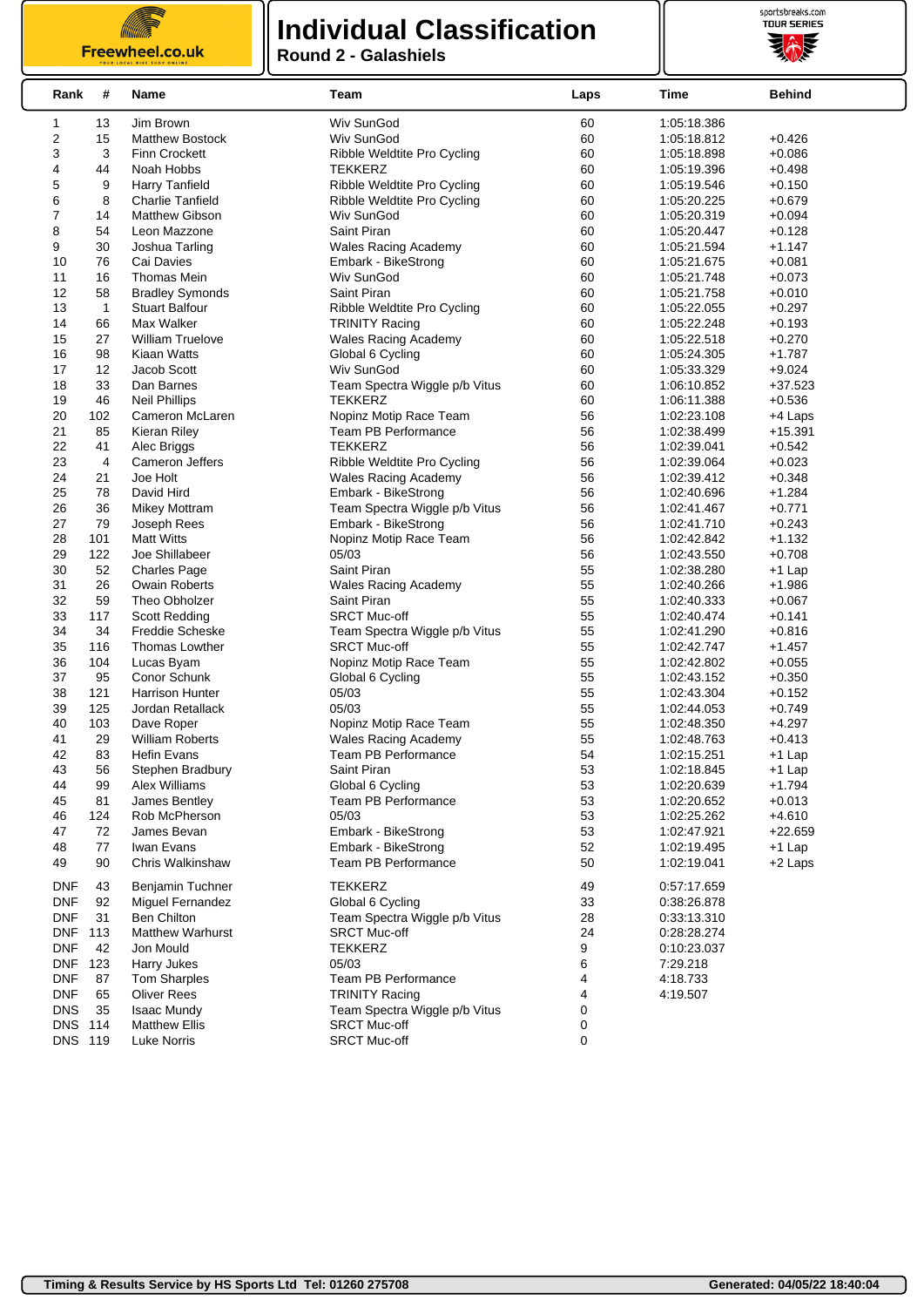**IIIII** Freewheel.co.uk

### **Individual Classification (Adjusted Times)**



| Rank           | #              | Name                              | Team                                                      | Time                       |
|----------------|----------------|-----------------------------------|-----------------------------------------------------------|----------------------------|
| 1              | 13             | Jim Brown                         | Wiv SunGod                                                | 1:05:18.386                |
| $\overline{c}$ | 15             | <b>Matthew Bostock</b>            | Wiv SunGod                                                | 1:05:18.812                |
| 3              | 3              | <b>Finn Crockett</b>              | Ribble Weldtite Pro Cycling                               | 1:05:18.898                |
| 4              | 44             | Noah Hobbs                        | <b>TEKKERZ</b>                                            | 1:05:19.396                |
| 5              | 9              | Harry Tanfield                    | Ribble Weldtite Pro Cycling                               | 1:05:19.546                |
| 6              | 8              | <b>Charlie Tanfield</b>           | Ribble Weldtite Pro Cycling                               | 1:05:20.225                |
| $\overline{7}$ | 14             | <b>Matthew Gibson</b>             | Wiv SunGod                                                | 1:05:20.319                |
| 8              | 54             | Leon Mazzone                      | Saint Piran                                               | 1:05:20.447                |
| 9              | 30             | Joshua Tarling                    | <b>Wales Racing Academy</b>                               | 1:05:21.594                |
| 10             | 76             | Cai Davies                        | Embark - BikeStrong                                       | 1:05:21.675                |
| 11             | 16             | Thomas Mein                       | Wiv SunGod                                                | 1:05:21.748                |
| 12             | 58             | <b>Bradley Symonds</b>            | Saint Piran                                               | 1:05:21.758                |
| 13             | $\mathbf{1}$   | <b>Stuart Balfour</b>             | Ribble Weldtite Pro Cycling                               | 1:05:22.055                |
| 14             | 66             | Max Walker                        | <b>TRINITY Racing</b>                                     | 1:05:22.248                |
| 15             | 27             | <b>William Truelove</b>           | <b>Wales Racing Academy</b>                               | 1:05:22.518                |
| 16             | 98             | Kiaan Watts                       | Global 6 Cycling                                          | 1:05:24.305                |
| 17             | 12             | Jacob Scott                       | Wiv SunGod                                                | 1:05:33.329                |
| 18             | 33             | Dan Barnes                        | Team Spectra Wiggle p/b Vitus                             | 1:06:10.852                |
| 19             | 46             | <b>Neil Phillips</b>              | <b>TEKKERZ</b>                                            | 1:06:11.388                |
| 20             | 102            | Cameron McLaren                   | Nopinz Motip Race Team                                    | 1:06:50.473                |
| 21             | 85             | Kieran Riley                      | <b>Team PB Performance</b>                                | 1:07:06.963                |
| 22             | 41             | Alec Briggs                       | <b>TEKKERZ</b>                                            | 1:07:07.544                |
| 23             | $\overline{4}$ | <b>Cameron Jeffers</b>            | Ribble Weldtite Pro Cycling                               | 1:07:07.569                |
| 24             | 21             | Joe Holt                          | <b>Wales Racing Academy</b>                               | 1:07:07.941                |
| 25             | 78             | David Hird                        | Embark - BikeStrong                                       | 1:07:09.317                |
| 26             | 36             | <b>Mikey Mottram</b>              | Team Spectra Wiggle p/b Vitus                             | 1:07:10.143                |
| 27             | 79             | Joseph Rees                       | Embark - BikeStrong                                       | 1:07:10.404                |
| 28             | 101            | <b>Matt Witts</b>                 | Nopinz Motip Race Team                                    | 1:07:11.616                |
| 29             | 122            | Joe Shillabeer                    | 05/03                                                     | 1:07:12.375                |
| 30             | 52             | <b>Charles Page</b>               | Saint Piran                                               | 1:08:19.942                |
| 31             | 26             | <b>Owain Roberts</b>              | <b>Wales Racing Academy</b>                               | 1:08:22.108                |
| 32             | 59             | Theo Obholzer                     | Saint Piran                                               | 1:08:22.181                |
| 33             | 117            | <b>Scott Redding</b>              | <b>SRCT Muc-off</b>                                       | 1:08:22.335                |
| 34             | 34             | <b>Freddie Scheske</b>            | Team Spectra Wiggle p/b Vitus                             | 1:08:23.225                |
| 35             | 116            | Thomas Lowther                    | <b>SRCT Muc-off</b>                                       | 1:08:24.815                |
| 36             | 104            | Lucas Byam                        | Nopinz Motip Race Team                                    | 1:08:24.875                |
| 37             | 95             | Conor Schunk                      | Global 6 Cycling                                          | 1:08:25.257                |
| 38             | 121            | Harrison Hunter                   | 05/03                                                     | 1:08:25.423                |
| 39             | 125            | Jordan Retallack                  | 05/03                                                     | 1:08:26.240                |
| 40             | 103<br>29      | Dave Roper                        | Nopinz Motip Race Team                                    | 1:08:30.927                |
| 41<br>42       |                | <b>William Roberts</b>            | <b>Wales Racing Academy</b><br><b>Team PB Performance</b> | 1:08:31.378                |
| 43             | 83<br>56       | <b>Hefin Evans</b>                | Saint Piran                                               | 1:09:10.279                |
| 44             | 99             | Stephen Bradbury<br>Alex Williams | Global 6 Cycling                                          | 1:10:32.655<br>1:10:34.686 |
| 45             | 81             | James Bentley                     | <b>Team PB Performance</b>                                | 1:10:34.700                |
| 46             | 124            | Rob McPherson                     | 05/03                                                     | 1:10:39.919                |
| 47             | 72             | James Bevan                       | Embark - BikeStrong                                       | 1:11:05.571                |
| 48             | 77             | Iwan Evans                        | Embark - BikeStrong                                       | 1:11:54.802                |
| 49             | 90             | Chris Walkinshaw                  | Team PB Performance                                       | 1:14:46.849                |
| 50             | 43             | <b>Benjamin Tuchner</b>           | <b>TEKKERZ</b>                                            | 1:16:36.849                |
| 51             | 92             | Miguel Fernandez                  | Global 6 Cycling                                          | 1:19:16.849                |
| 52             | 31             | <b>Ben Chilton</b>                | Team Spectra Wiggle p/b Vitus                             | 1:20:06.849                |
| 53             | 113            | <b>Matthew Warhurst</b>           | <b>SRCT Muc-off</b>                                       | 1:20:46.849                |
| 54             | 42             | Jon Mould                         | <b>TEKKERZ</b>                                            | 1:23:16.849                |
| 55             | 123            | Harry Jukes                       | 05/03                                                     | 1:23:46.849                |
| 56             | 87             | <b>Tom Sharples</b>               | Team PB Performance                                       | 1:24:06.849                |
| 56             | 65             | <b>Oliver Rees</b>                | <b>TRINITY Racing</b>                                     | 1:24:06.849                |
| 58             | 35             | <b>Isaac Mundy</b>                | Team Spectra Wiggle p/b Vitus                             |                            |
| 58             | 114            | <b>Matthew Ellis</b>              | <b>SRCT Muc-off</b>                                       |                            |
| 58             | 119            | <b>Luke Norris</b>                | <b>SRCT Muc-off</b>                                       |                            |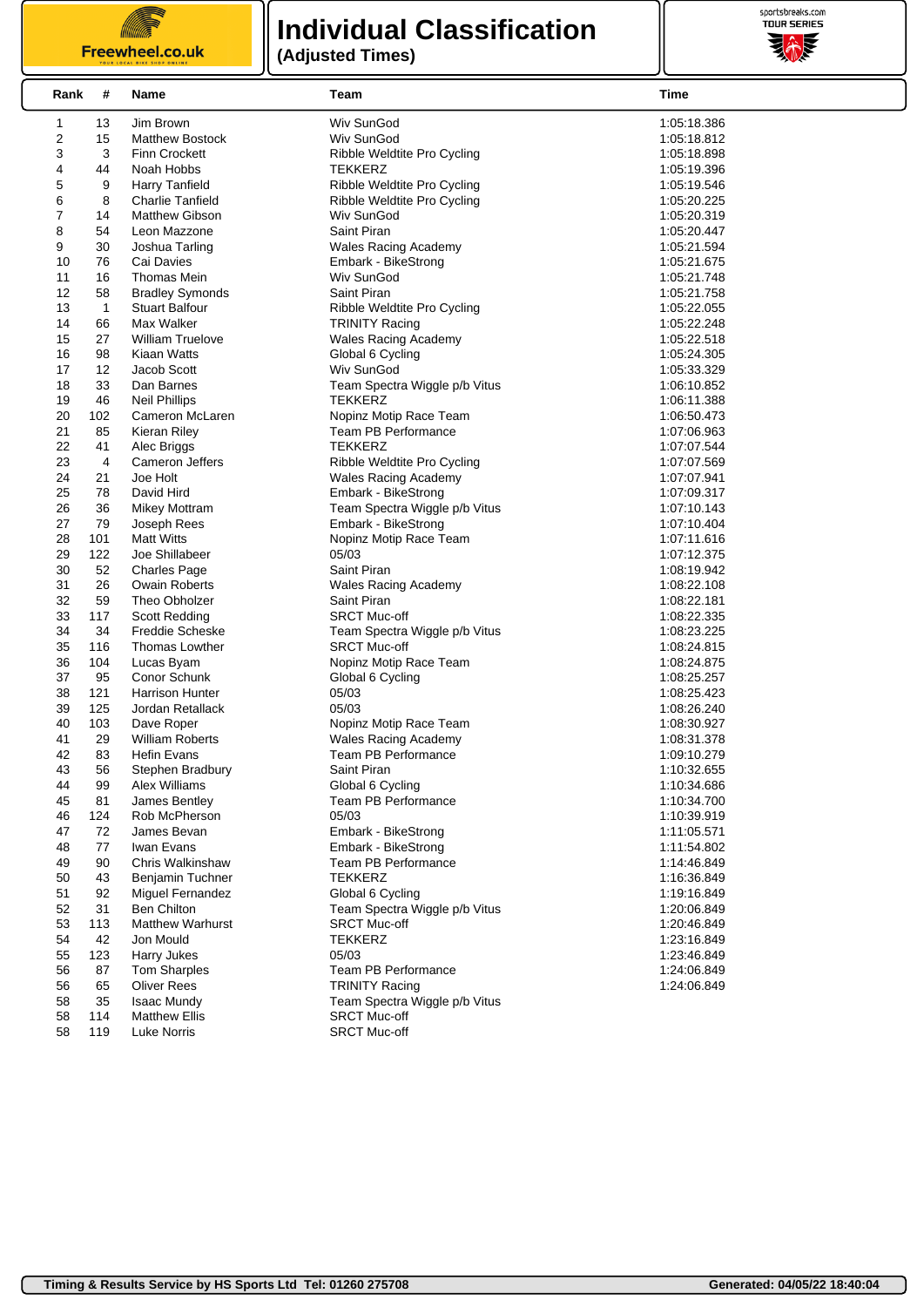



## sportsbreaks.com

| <b>Sprint 1</b> |                             |                                       |                               |                   |  |  |
|-----------------|-----------------------------|---------------------------------------|-------------------------------|-------------------|--|--|
| Rank            | #                           | <b>Name</b>                           | <b>Team</b>                   | <b>Points</b>     |  |  |
| 1               | 15                          | <b>Matthew Bostock</b>                | Wiv SunGod                    | 5                 |  |  |
| $\overline{2}$  | 30                          | Joshua Tarling                        | <b>Wales Racing Academy</b>   | 4                 |  |  |
| 3               | 14                          | <b>Matthew Gibson</b>                 | Wiv SunGod                    | 3                 |  |  |
| 4               | 8                           | <b>Charlie Tanfield</b>               | Ribble Weldtite Pro Cycling   | 2                 |  |  |
| 5               | 12                          | Jacob Scott                           | Wiv SunGod                    | 1                 |  |  |
|                 |                             |                                       | <b>Sprint 2</b>               |                   |  |  |
| Rank            | #                           | <b>Name</b>                           | <b>Team</b>                   | <b>Points</b>     |  |  |
| 1               | 9                           | <b>Harry Tanfield</b>                 | Ribble Weldtite Pro Cycling   | 5                 |  |  |
| 2               | 15                          | <b>Matthew Bostock</b>                | Wiv SunGod                    | 4                 |  |  |
| 3               | 14                          | <b>Matthew Gibson</b>                 | Wiv SunGod                    | 3                 |  |  |
| 4               | 8                           | <b>Charlie Tanfield</b>               | Ribble Weldtite Pro Cycling   | 2                 |  |  |
| 5               | 1                           | <b>Stuart Balfour</b>                 | Ribble Weldtite Pro Cycling   | 1                 |  |  |
|                 |                             |                                       | <b>Sprint 3</b>               |                   |  |  |
| Rank            | #                           | <b>Name</b>                           | <b>Team</b>                   | <b>Points</b>     |  |  |
|                 |                             |                                       |                               |                   |  |  |
| 1               | 12                          | Jacob Scott                           | Wiv SunGod                    | 5                 |  |  |
| 2               | $\mathbf{1}$                | <b>Stuart Balfour</b>                 | Ribble Weldtite Pro Cycling   | 4                 |  |  |
| 3               | 3                           | <b>Finn Crockett</b>                  | Ribble Weldtite Pro Cycling   | 3                 |  |  |
| 4               | 13                          | Jim Brown                             | Wiv SunGod                    | 2                 |  |  |
| 5               | 54                          | Leon Mazzone                          | Saint Piran                   | 1                 |  |  |
|                 |                             |                                       | <b>Finish</b>                 |                   |  |  |
| Rank            | #                           | <b>Name</b>                           | <b>Team</b>                   | <b>Points</b>     |  |  |
| 1(1)            | 13                          | Jim Brown                             | Wiv SunGod                    | 5                 |  |  |
| 2(2)            | 15                          | <b>Matthew Bostock</b>                | Wiv SunGod                    | 4                 |  |  |
| 3(3)            | 3                           | <b>Finn Crockett</b>                  | Ribble Weldtite Pro Cycling   | 3                 |  |  |
| 4(4)            | 44                          | Noah Hobbs                            | TEKKERZ                       | 2                 |  |  |
| 5(5)            | 9                           | <b>Harry Tanfield</b>                 | Ribble Weldtite Pro Cycling   | 1                 |  |  |
|                 |                             |                                       |                               |                   |  |  |
|                 | <b>Round Classification</b> |                                       |                               |                   |  |  |
| Rank            | #                           | <b>Name</b>                           | <b>Team</b>                   | <b>Points</b>     |  |  |
| 1               | 15                          | <b>Matthew Bostock</b>                | Wiv SunGod                    | 13                |  |  |
| $\overline{2}$  | 13                          | Jim Brown                             | Wiv SunGod                    | $\overline{7}$    |  |  |
| 3               | 9                           | Harry Tanfield                        | Ribble Weldtite Pro Cycling   | 6                 |  |  |
| 4               | 12                          | Jacob Scott                           | Wiv SunGod                    | 6                 |  |  |
| 5               | 3                           | Finn Crockett                         | Ribble Weldtite Pro Cycling   | 6                 |  |  |
| 6               | 14                          | <b>Matthew Gibson</b>                 | Wiv SunGod                    | 6                 |  |  |
| 7               | $\mathbf 1$                 | <b>Stuart Balfour</b>                 | Ribble Weldtite Pro Cycling   | 5                 |  |  |
| 8               | 30                          | Joshua Tarling                        | <b>Wales Racing Academy</b>   | $\overline{4}$    |  |  |
| 9               | 8                           | <b>Charlie Tanfield</b><br>Noah Hobbs | Ribble Weldtite Pro Cycling   | 4                 |  |  |
| 10<br>11        | 44<br>54                    | Leon Mazzone                          | <b>TEKKERZ</b><br>Saint Piran | 2<br>$\mathbf{1}$ |  |  |
|                 |                             |                                       |                               |                   |  |  |